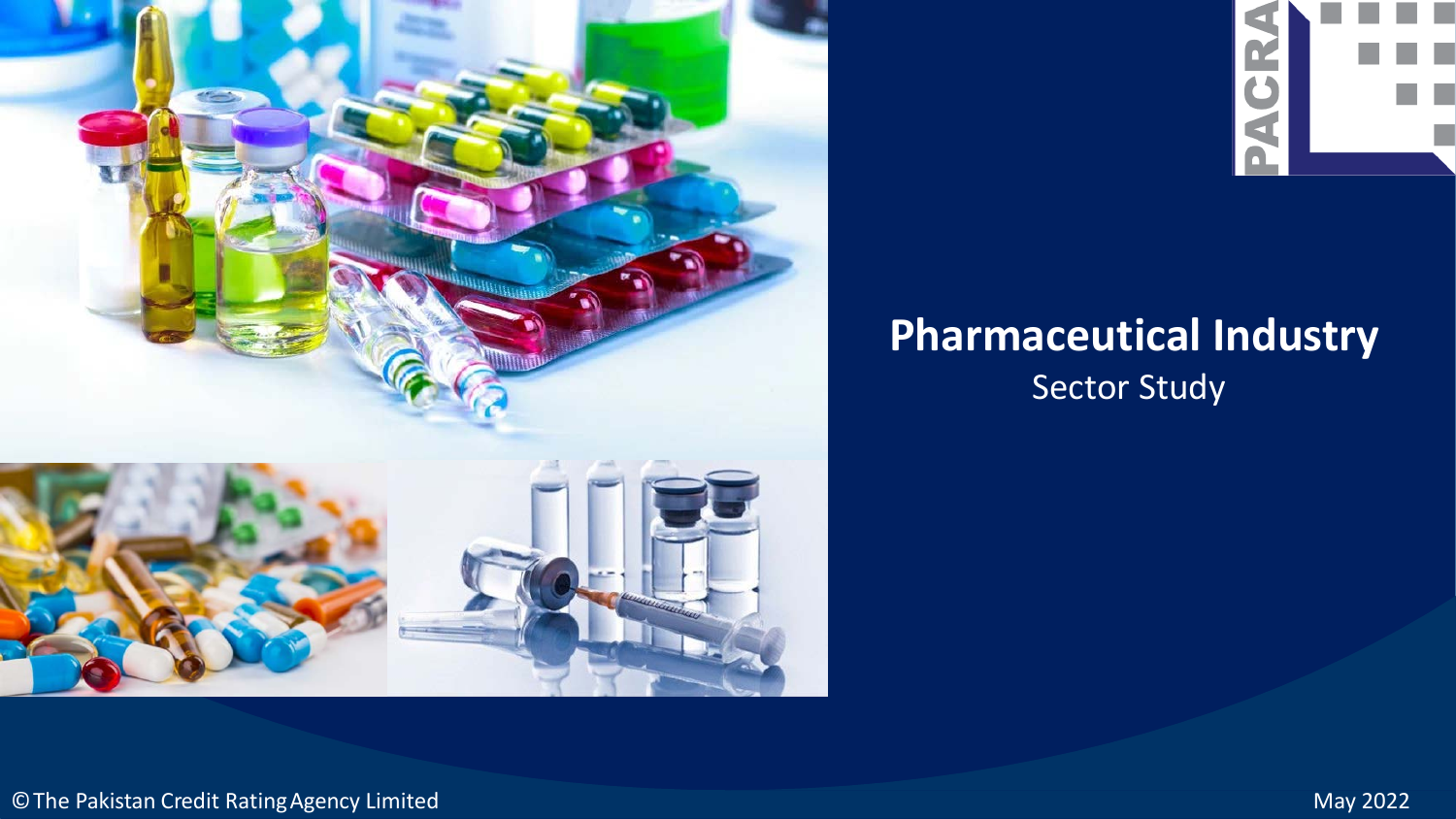

| <b>Contents</b>                    | Page No.       |
|------------------------------------|----------------|
| <b>Sector Overview</b>             | 1              |
| <b>Global Overview</b>             | $\overline{2}$ |
| Global Overview   Growth Prospects | 3              |
| <b>Manufacturing Process</b>       | 4              |
| Large Scale Manufacturing-Overview | 5              |
| <b>Industry Snapshot</b>           | 6              |
| Supply   Raw Material              | 7              |
| Demand   Consumption               | 8              |
| Demand   Price Dynamics            | 9              |
| Supply   Production                | 10             |
| Supply   FDI                       | 11             |
| <b>Business Risk</b>               | 12             |

| <b>Contents</b>                    | Page No. |
|------------------------------------|----------|
| Financial Risk   Working Capital   | 13       |
| <b>Financial Risk   Borrowings</b> | 14       |
| <b>Rating Curve</b>                | 15       |
| <b>Duties and Taxes</b>            | 16       |
| Regulation                         | 17       |
| <b>Porters 5 Forces Model</b>      | 18       |
| <b>SWOT Analysis</b>               | 19       |
| Outlook                            | 20       |
| <b>Bibliography</b>                | 21       |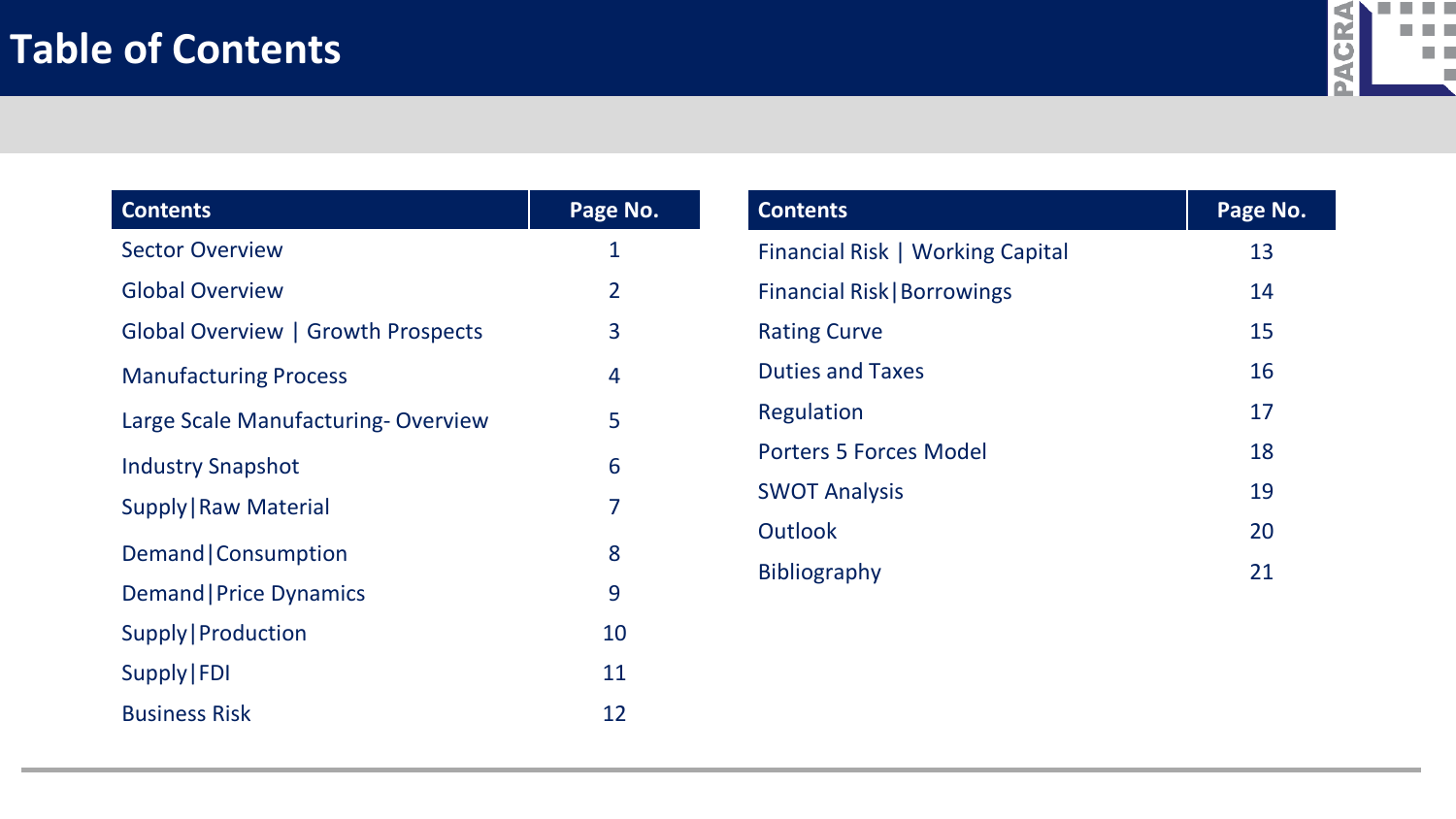#### **Sector Overview**

- **GR** m n
- The pharmaceutical sector is responsible for the development, production, and marketing of branded and generic pharmaceuticals. Pharmaceutical companies mainly deal in generic, branded, branded generic and over the counter drugs. Firms may also engage in contract development or manufacturing, where a company provides comprehensive services from drug development through drug manufacturing to another firm.

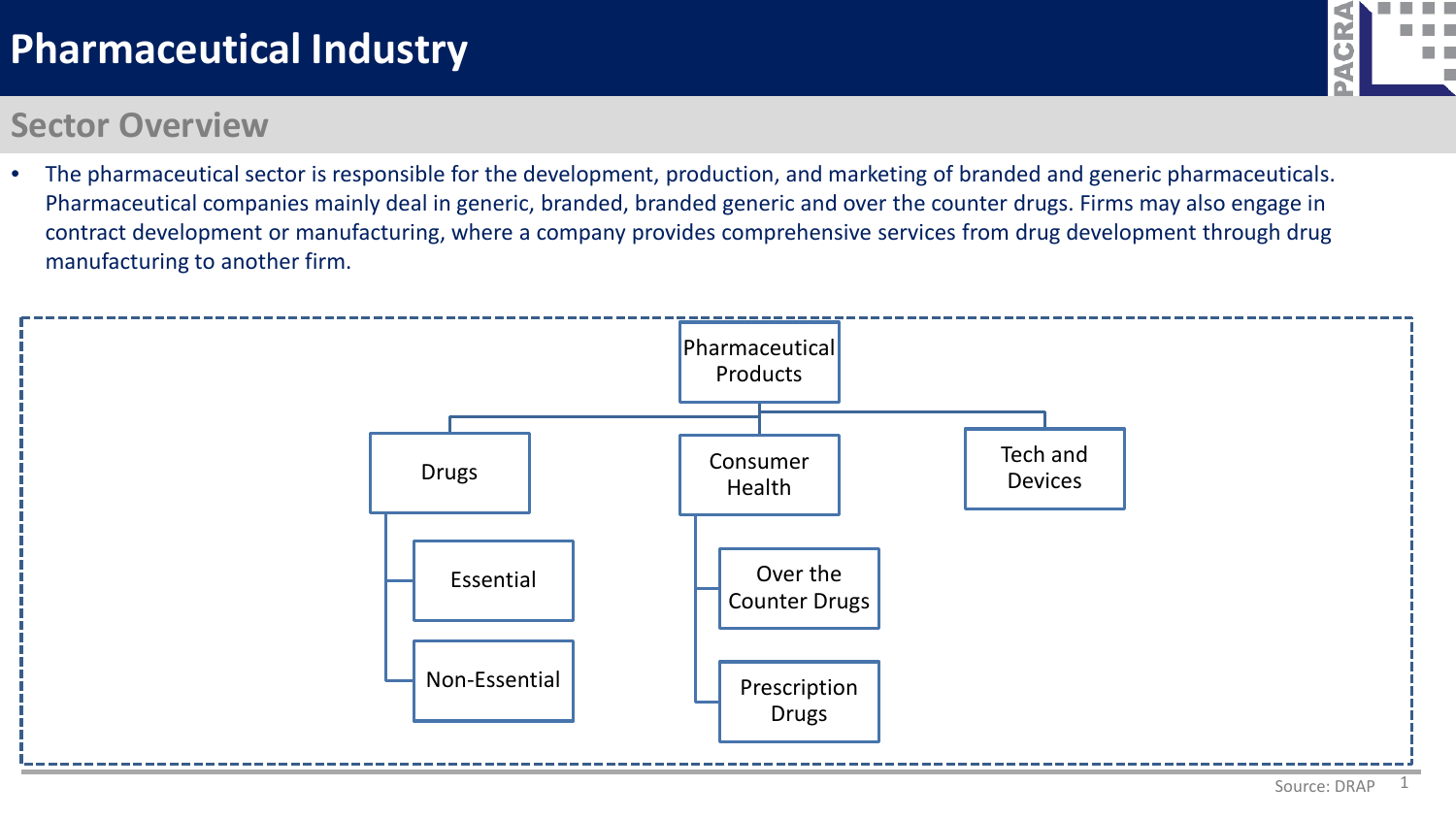#### **Global Overview**

- The Global pharmaceutical industry is estimated to have grown to USD~1,250bln in CY21 (CY20: USD~1,228bln), posting a growth of ~1.8% YoY; the overall industry size is expected to reach to USD~1,700bln by CY25 with a CAGR of ~8%.
- Regionally, in CY22, North America is expected to hold the largest share in global pharmaceutical spending of ~34%, followed by Asia Pacific with a market share of ~31% and Europe with a market share of ~23%.
- The manufacturing side of the pharmaceutical industry is expected to receive an even greater boost. Aging population in developing countries, amplified focus on elderly and pediatric patients, high incidence of cardiovascular disorders, growing demand for home-based healthcare and increased cancer and diabetes cases are further propelling the pharmaceutical manufacturing expansion across the globe.



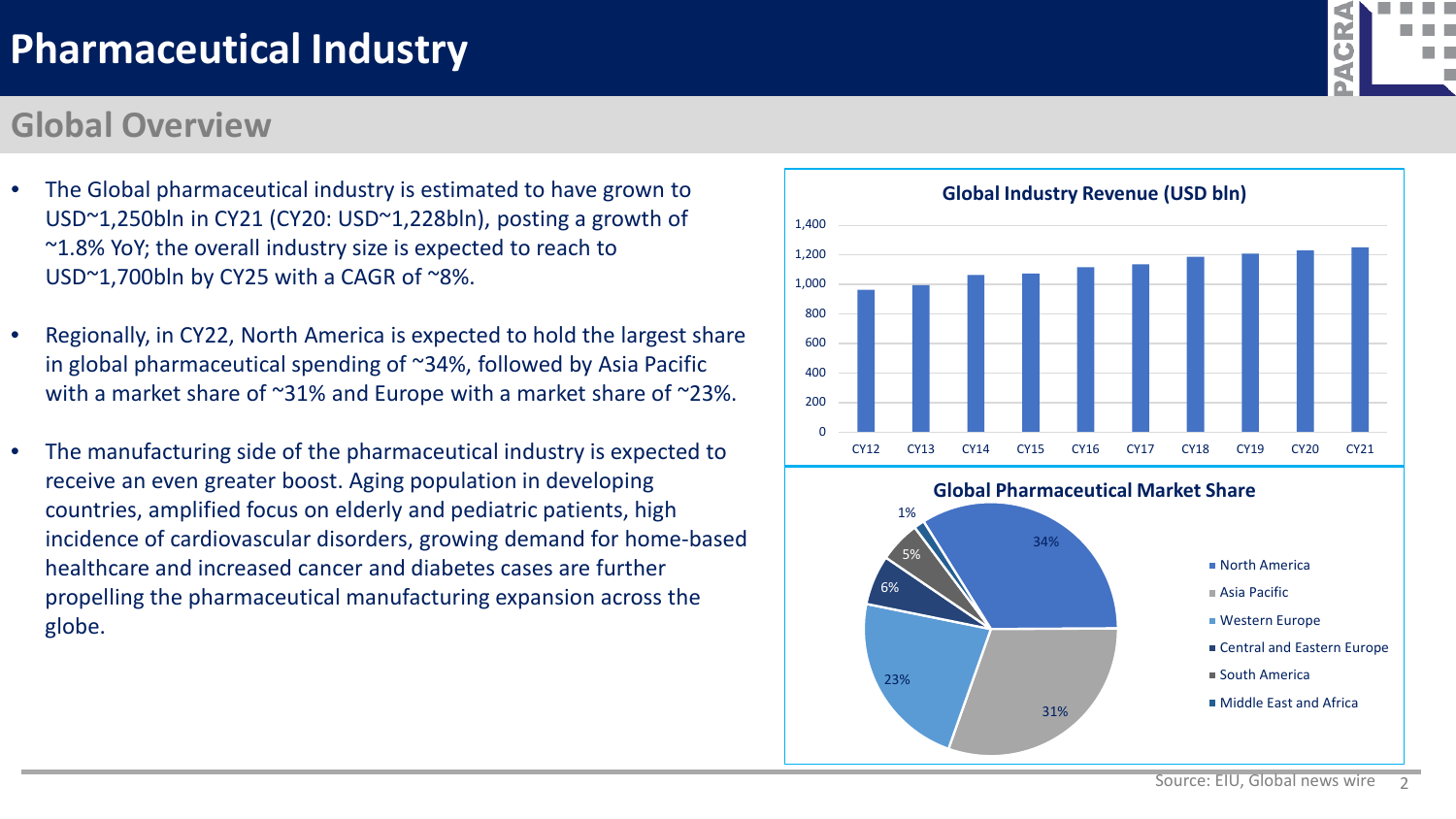

#### **Global Overview | Growth Prospects**



- The R&D (Research and Development) pipeline represents the aspirations and goals of the company; they are the sole source of future product development and potential innovation.
- The number of R&D pipelines grew to 18,582 (CY20: 17,737) in CY21, of these ~55.0% were at Preclinical stage, ~14.4% in Phase 1 testing, ~14.8% in Phase 2 testing, ~5.5% in Phase 3 testing, ~1.4% in Pre-registration Stage, ~1% in registration stage, ~7.2% in Launch stage; while the remaining have suspended status.
- In CY21, top 10 best performing drugs posted cumulative sales of USD~102bln; of these Pfizer's COVID-19 vaccine was the top performer as it ranked in revenues worth USD~59bln, ~2.9x the sales of the second best performing drug.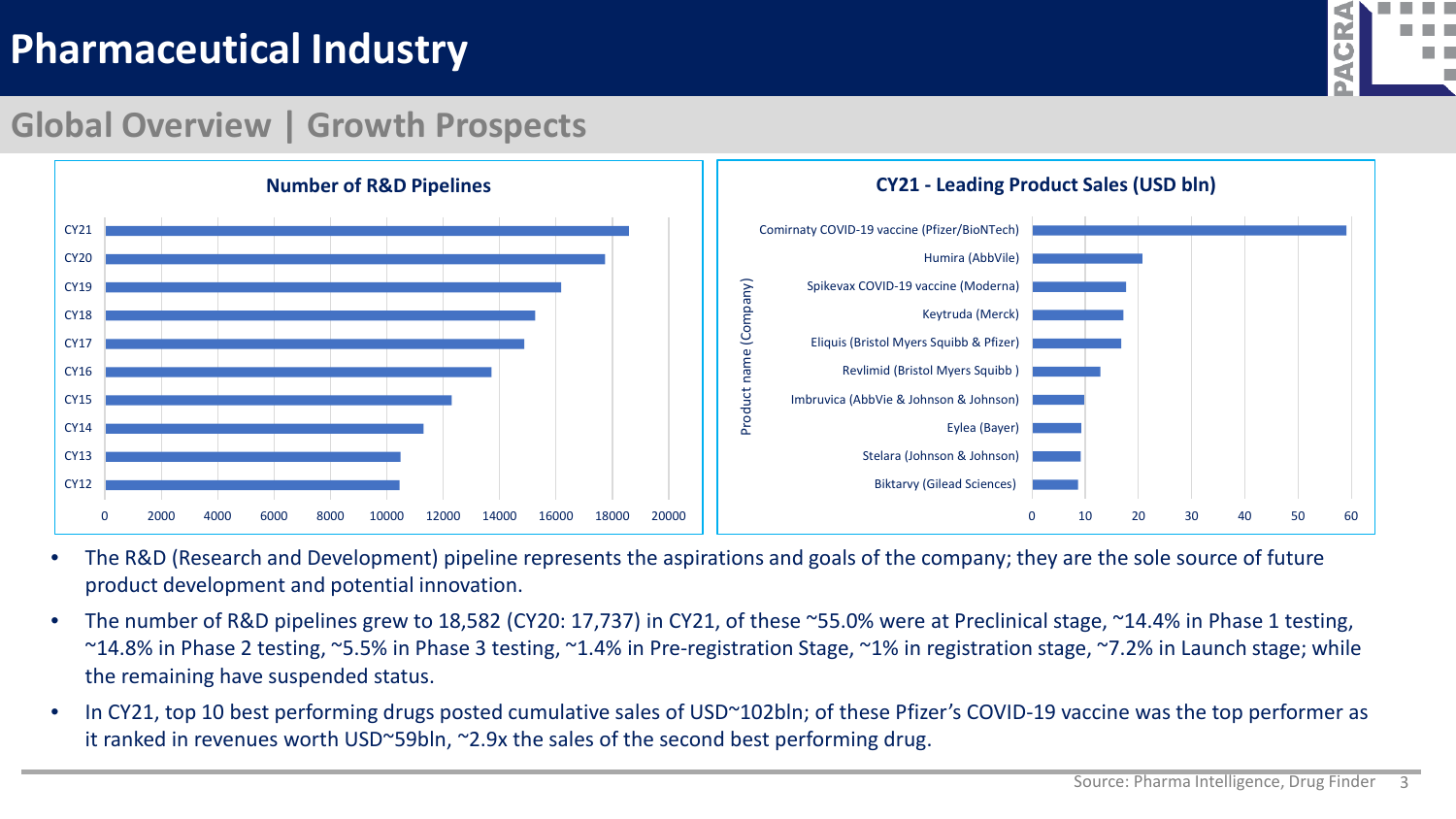

#### **Manufacturing Process**



Raw Chemicals such as Dicalcium phosphate, Tyrosine, valine etc. are processed and refined for further use.



Active Pharmaceutical Ingredients (APIs) are produced mainly in organic and inorganic synthetic drugs from refined chemicals.



Excipients most commonly produced are Disintegrants, Glidants and Lubricants from APIs.



Finished product is mostly in Tablet or serum form and quality control is performed to authenticate drug specifications.



Packaging is done and properly labeled for usage. Ingredients and side affects are listed. The final product is than shipped for retail.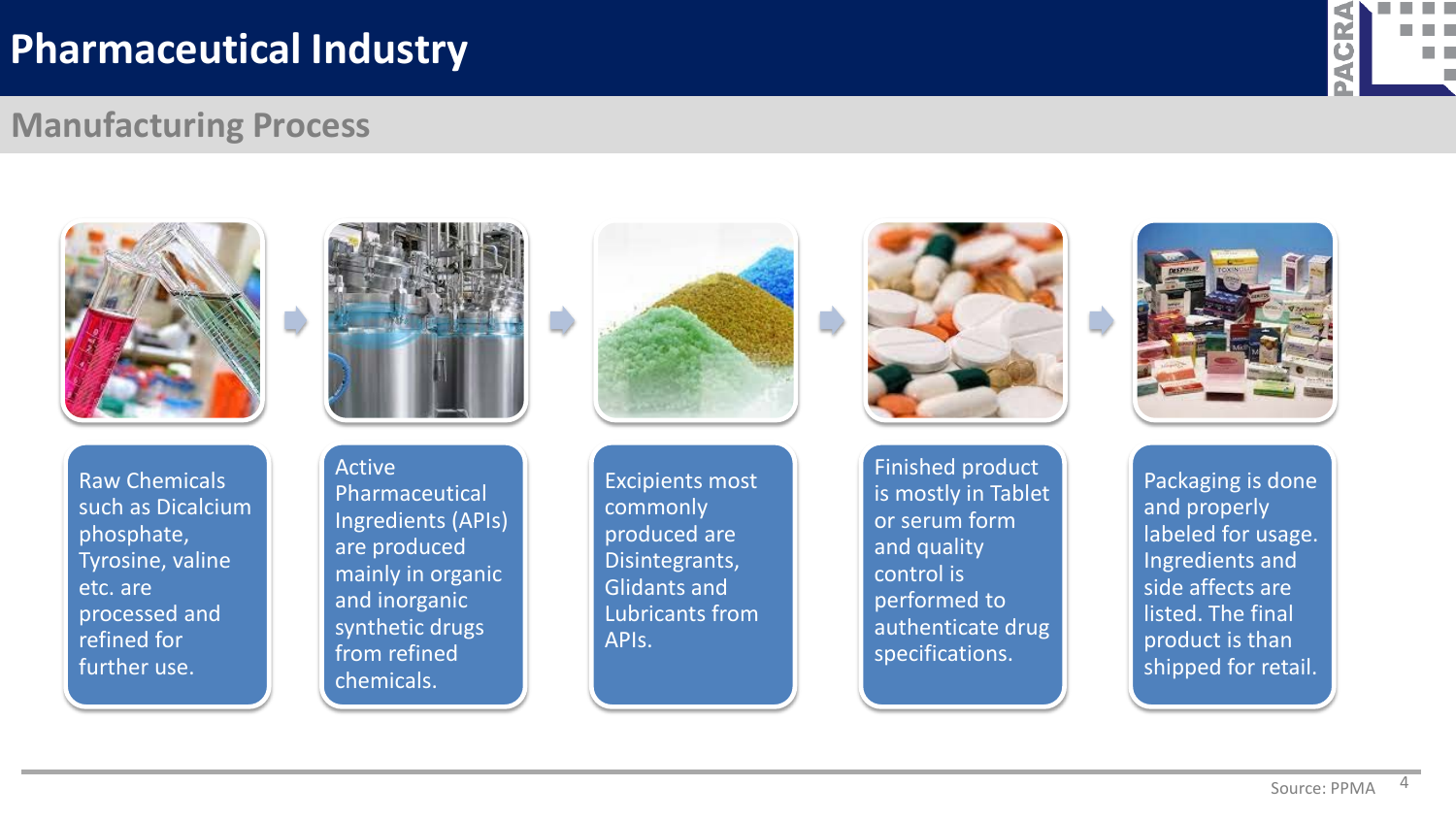## **GR** n n

#### **Economy - Overview**

- In FY21, Pakistan's GDP (nominal) stood at PKR~52tln (FY20: PKR~45tln) while the real GDP stood at PKR~39tln (FY20: PKR~37tln), posting a growth of ~6% YoY with a similar growth rate expected to preset in FY22, as per SBP estimates.
- Industrial activities in FY21 represented ~19% share in the GDP and rebounded to a growth of ~7.8% YoY (FY20: ~-5.8%), while manufacturing activities representing ~64% value in industrial activities rebounding to a growth of ~10.5% in the same period.
- Large Scale Manufacturing (LSM) in Pakistan is essential for economic growth considering its linkages with other sectors. The LSM represented ~74% value of all manufacturing activities in FY21 and recovered to a growth of ~11.4% YoY in FY21 (FY20: ~-11.2%).

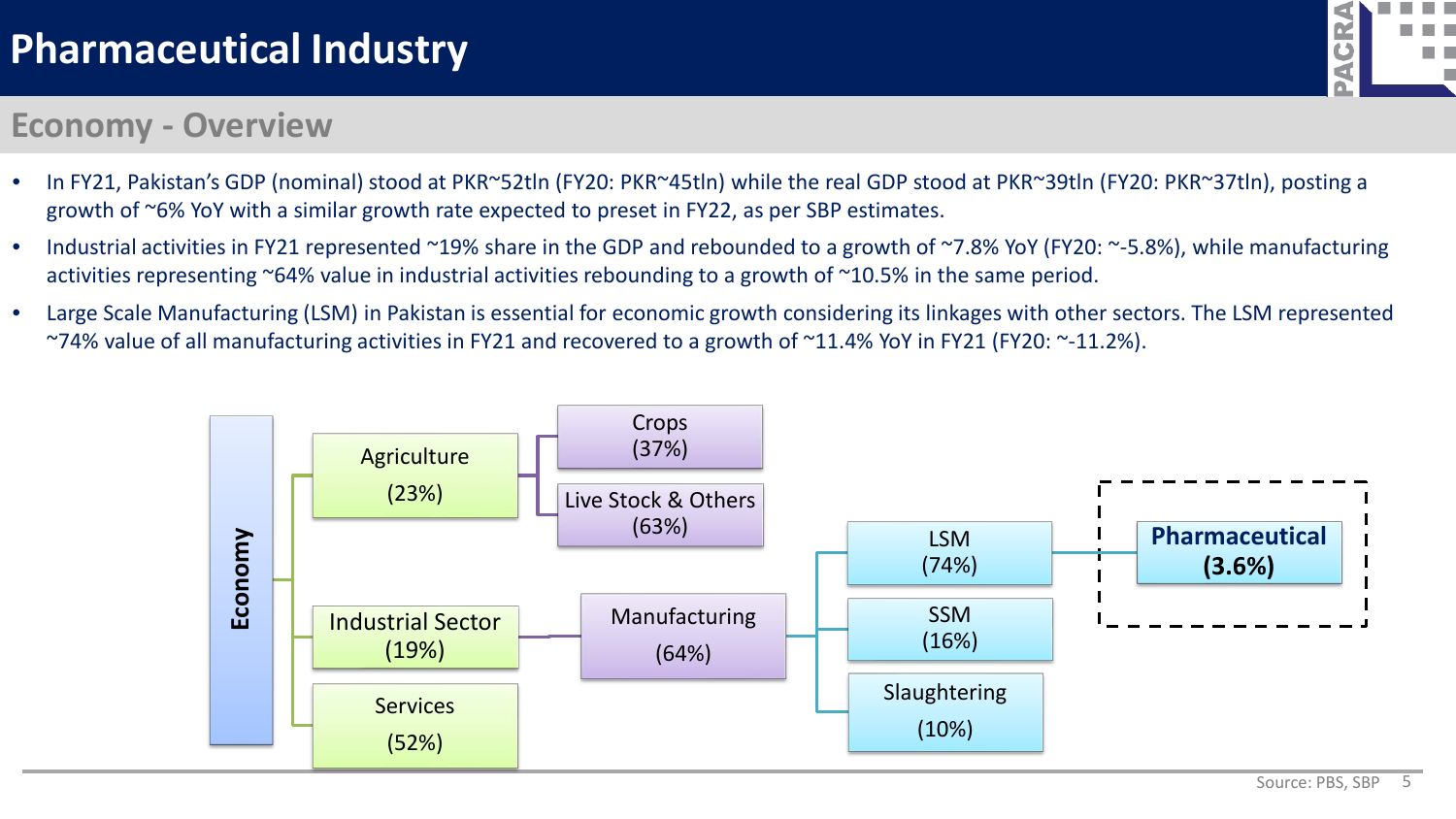#### **Industry Snapshot**

grew by ~12% YoY in FY21.

- Pharmaceutical sector recorded a revenue of PKR~508bln during FY21 with a YoY growth of ~12% (FY20: PKR~508bln); while pharmaceutical manufacturing also
- Despite the large number of registered companies, the sector is dominated by the top local and Multinational Companies (MNCs). Top 100 companies hold ~97% of the total market share whereas, remaining more than 500 companies hold only ~3% market share. Moreover, top ~50 companies hold ~80% of market share.
- The sector is highly dependent on imports to meet the demand of basic raw material – APIs. As per the estimates, ~95% of the APIs requirements are met through imports while the remaining ~5% is being manufactured domestically. Heavy reliance on the imported raw material significantly increases the inherent risk of supply chain disruption and price fluctuations.
- Pharmaceutical sector is critically important for the health and lifestyle of any country and its population. The average world health expenditure per capita stands at USD~1,100/capita while the average health expenditure per capita in Pakistan is significantly lower standing at USD~43/capita.

| <b>Particulars</b>              | <b>FY20</b>                                                        | <b>FY21</b> |  |
|---------------------------------|--------------------------------------------------------------------|-------------|--|
| <b>Gross Revenue (PKR bln)</b>  | 453                                                                | 508         |  |
| <b>Contribution to GDP</b>      | 1.17%                                                              | 1.13%       |  |
| <b>Registered Manufacturers</b> | 620                                                                | 620         |  |
| Structure                       | Oligopolistic                                                      |             |  |
| Imports (PKR bln)               | 158                                                                | 221         |  |
| Exports (PKR bln)               | 33                                                                 | 43          |  |
| Regulator                       | Drug Regulatory Authority of Pakistan<br>(DRAP)                    |             |  |
| Association                     | <b>Pakistan Pharmaceutical</b><br><b>Manufacturers Association</b> |             |  |

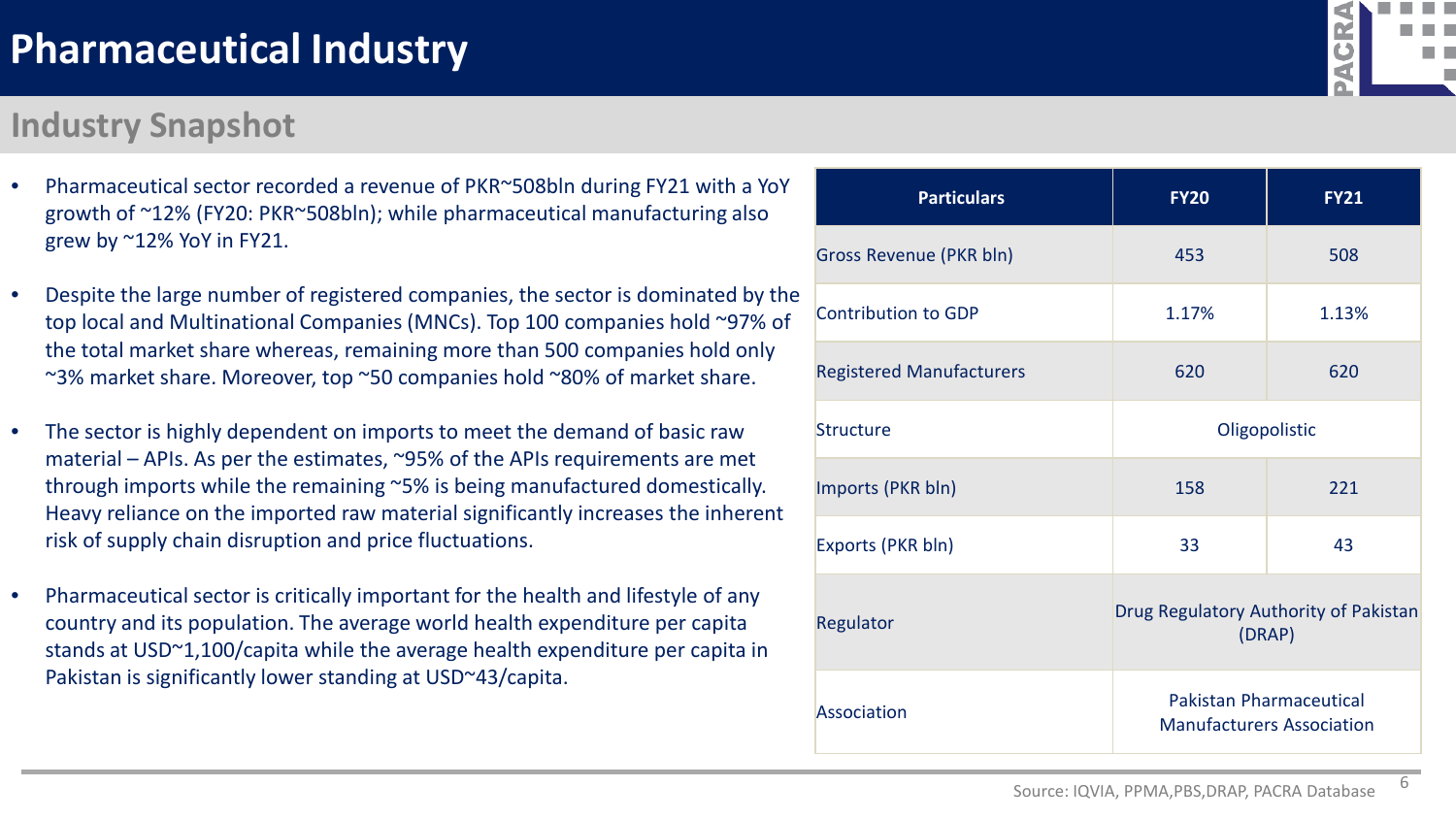#### **Supply | Raw Material**

- Pakistan pharmaceutical industry is only able to make up ~5% of its APIs locally whereas the rest of the ingredients are being imported. Low emphasis on Research and Development (R&D) by local companies is the major reason behind significant reliance on imported raw material.
- During FY21, pharmaceutical imports were recorded at PKR~221bln (FY20: PKR~158bln) with a YoY growth of ~40% and imports reached to PKR~642bln during 9MFY22 (9MFY20: PKR~135bln) up ~3.6x YoY due to vaccine imports, international price hikes and PKR devaluation.
- Nature of APIs and medical devices requires sensitive handling, proper storage and transport facilities. Hence, efficient supply chain is of utmost importance for pharmaceutical companies.
- China is the largest exporter of pharmaceutical products to Pakistan followed by Switzerland, India, France, Belgium and Germany; this significant reliance on imported raw material increases the inherent risk of supply chain disruption; however, non-reliance on any single country for imported APIs provides some comfort against potential disruptions in the supply chain.



14%

12%

12%



Germany **Others**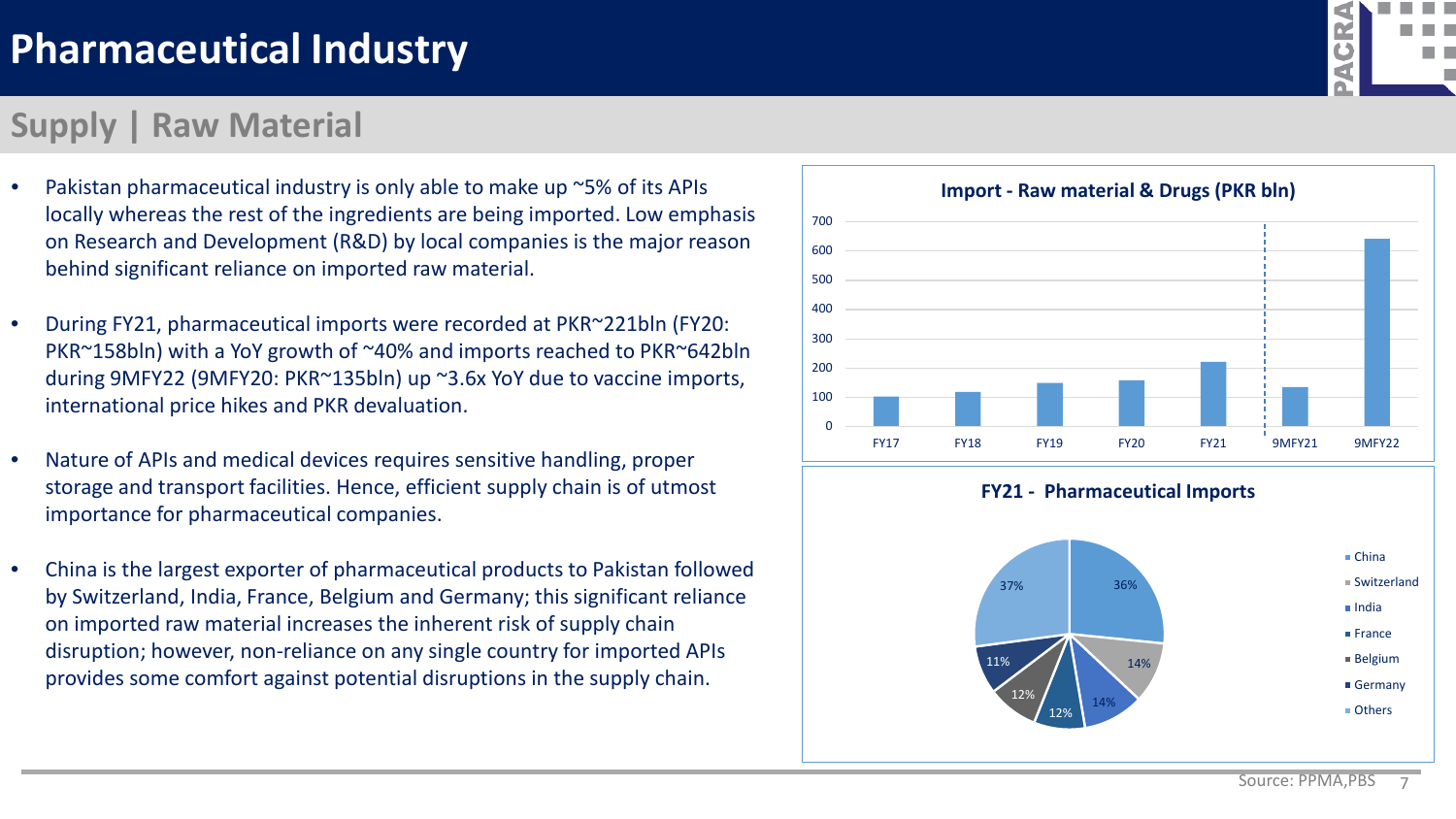#### **Demand | Consumption**

- Pakistan's current population stands at ~222mln. The population growth rate of the country is ~2% almost double of the global growth rate of ~1%. Decrease in mortality rate from 84.3/1,000 births in 2,000 to 55.6/1,000 births in 2019 and increasing average age from ~62 in 1990 to ~70 by 2020 has resulted in more people reaching older age and hence increasing the demand of robust healthcare system.
- With rising population and increasing health issues, especially during the pandemic, the demand for pharmaceutical products remains stable; unaffected by harsh economic conditions, pharmaceutical industry is considered recession resistant.
- Health care expenditure was recorded at PKR~482bln in FY20 with a CAGR of ~9% since FY15; total expenditures showed improved YoY growth of ~14.4% during FY20; although the government is facing fiscal difficulties but health care expenditure growth is reasonably expected to persist owing to continued immunization programs and the "Sehat Card" and "Sehat Sahulat" programs.
- National pharmaceutical exports grew by ~30% YoY in FY21 and declined by ~2.5% YoY in 9MFY22.





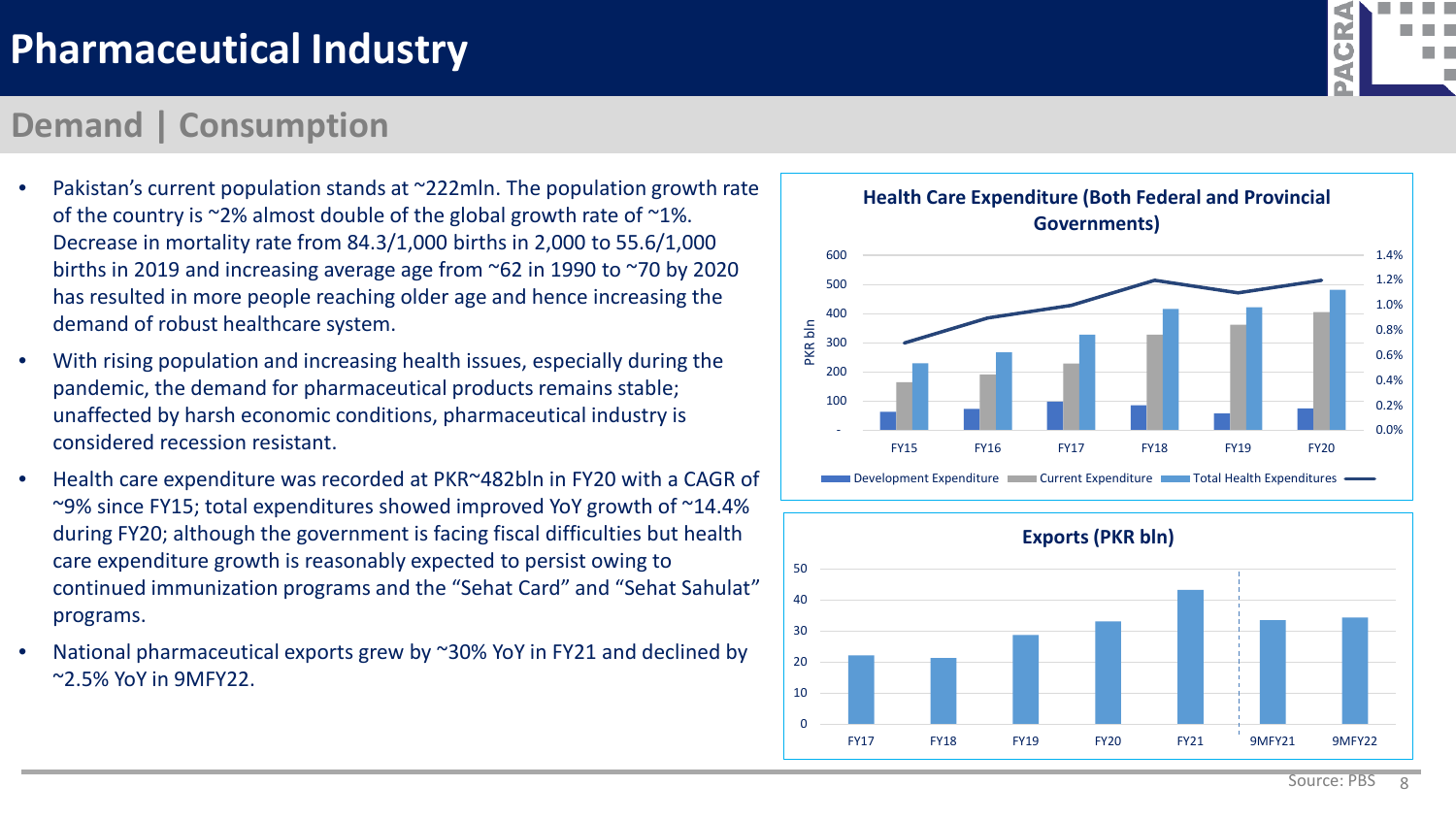

#### **Demand | Price Dynamics**

- In Pakistan, prices of Pharmaceutical products are regulated by DRAP and cannot be changed unilaterally by the pharmaceutical companies. Any price determination of new products and increase requires approval from the DRAP. Prices are adjusted with respect to Consumer Price Index (CPI).
- As a positive development for manufacturers, after the amendments in Drug Pricing Policy 2018, DRAP is mandated to respond to companies request for price revision within 30 days of submission otherwise the price increase as submitted by the companies is made effective.

|                              | <b>Pricing and Costing Under Drug Pricing Policy 2018</b>                                                      |
|------------------------------|----------------------------------------------------------------------------------------------------------------|
|                              | <b>Essential Drugs: MRP Increase by 70% of CPI (Cap of 7%)</b>                                                 |
| <b>Annual Price Increase</b> |                                                                                                                |
|                              | <b>Non-Essential Drugs:</b> MRP Increase by 100% of CPI (Cap of 10%)                                           |
| <b>Low Priced Drugs</b>      | Low priced Drugs are such that their MRPs are lower than the threshold prescribed by DRAP. MRPs of such        |
|                              | drugs are to be increased equivalent to CPI every year, subject to conditions.                                 |
|                              | First Generic: MRP of drugs to be set at 30% less than the cost of the Originator brand, subject to conditions |
| <b>New Drugs</b>             |                                                                                                                |
|                              | In other cases MRP fixed at prevailing highest MRP of Generic brand in the market                              |
|                              | <b>Locally Manufactured Drugs: MRP = Cost x Factor</b>                                                         |
| <b>Hardship Cases</b>        | <b>Imported Drugs:</b> Trade Price= Landed Cost + mark up 45% (40% markup for anti-cancer, biological etc)     |
|                              | <b>Partially Imported Drugs:</b> Trade Price = Landed Cost + packaging cost + markup                           |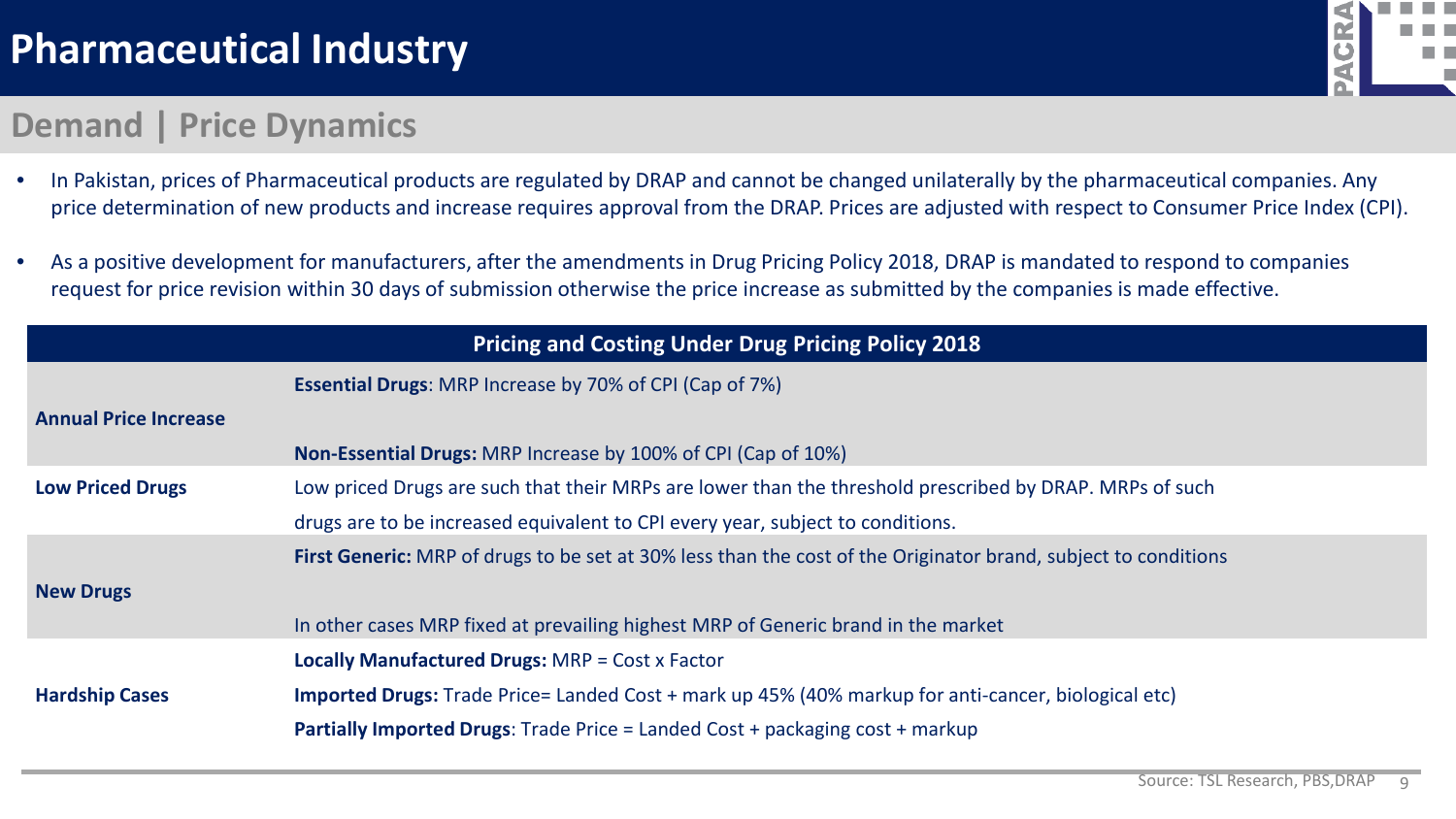## **Supply | Production**



- Despite the large number of registered manufacturers, the industry is dominated by top players. Top ~100 companies hold ~97% of the total market share while remaining more than ~500 companies have only ~3% market share. Moreover, top ~50 companies hold ~80% of market share.
- Overall production of the sector posted a negative growth of ~0.4% YoY in 9MFY22; the industry consists of both local players and MNCs. Although the number of total companies increased, the market share of MNCs has decreased; MNCs are reducing operations in local market due to inconsistent policies, depreciating exchange rate, and controlled drug prices.

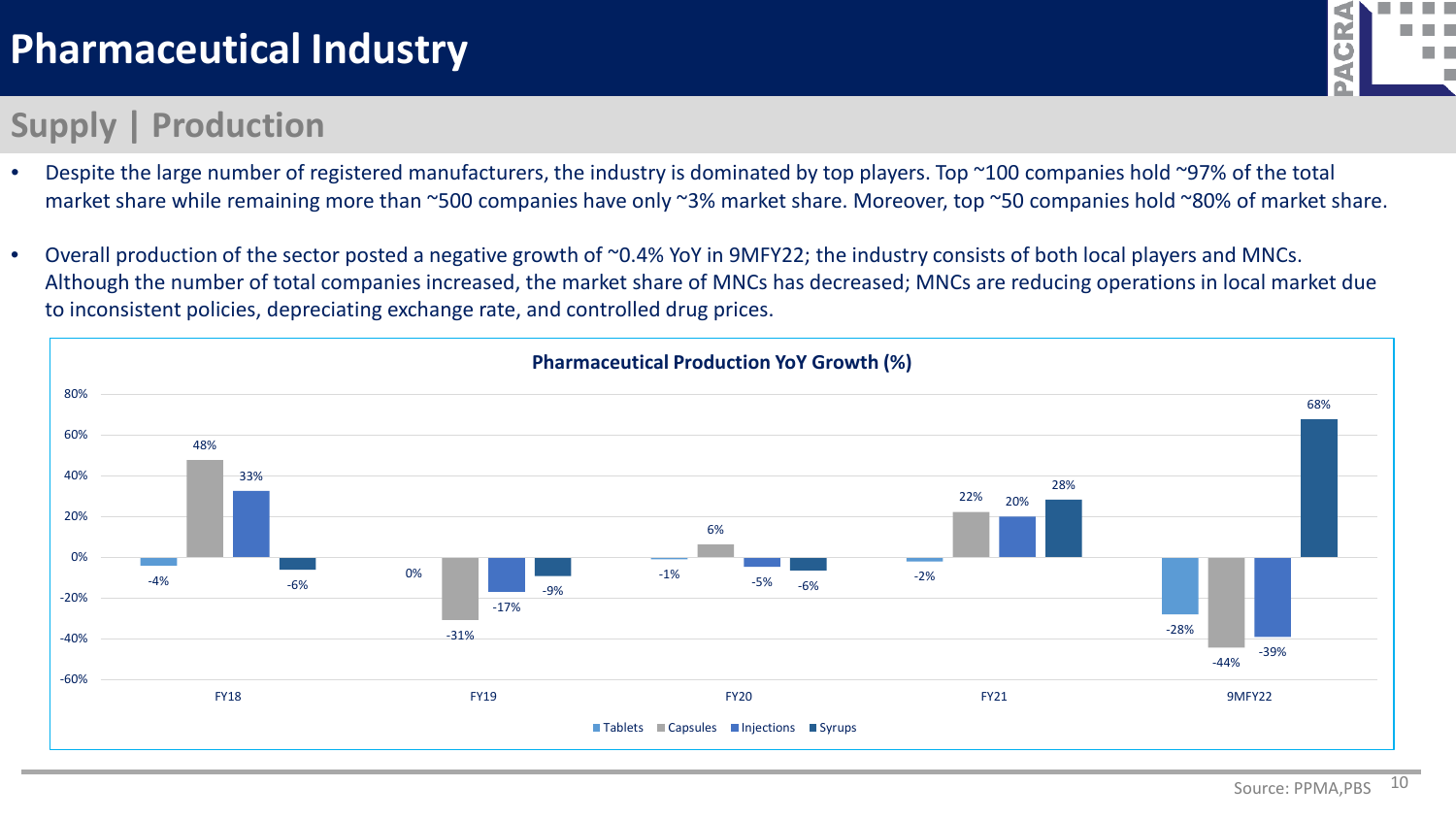## **Supply | FDI**

- Net outflow of investment from the pharmaceutical sector can be observed between FY06 to FY20. Massive outflow of investment by MNCs can be seen in FY15 after companies struggled to maintain profit margins. Following this, DRAP allowed the prices increase four times in FY16 which resulted in higher FDI in the sector.
- With DRAP linking the price hike with CPI, it is becoming increasingly difficult for R&D cost to be transferred to consumers. For this reason, market share of MNCs has decreased and it is expected they may continue to exit Pakistan's market. In the last 10 years, a total of 16 MNCs like Johnson & Johnson, Bristol-Myers Squibb, Merck Sharp & Dohme Limited (MSD), Organon and others have taken exit from Pakistan's pharmaceutical industry.



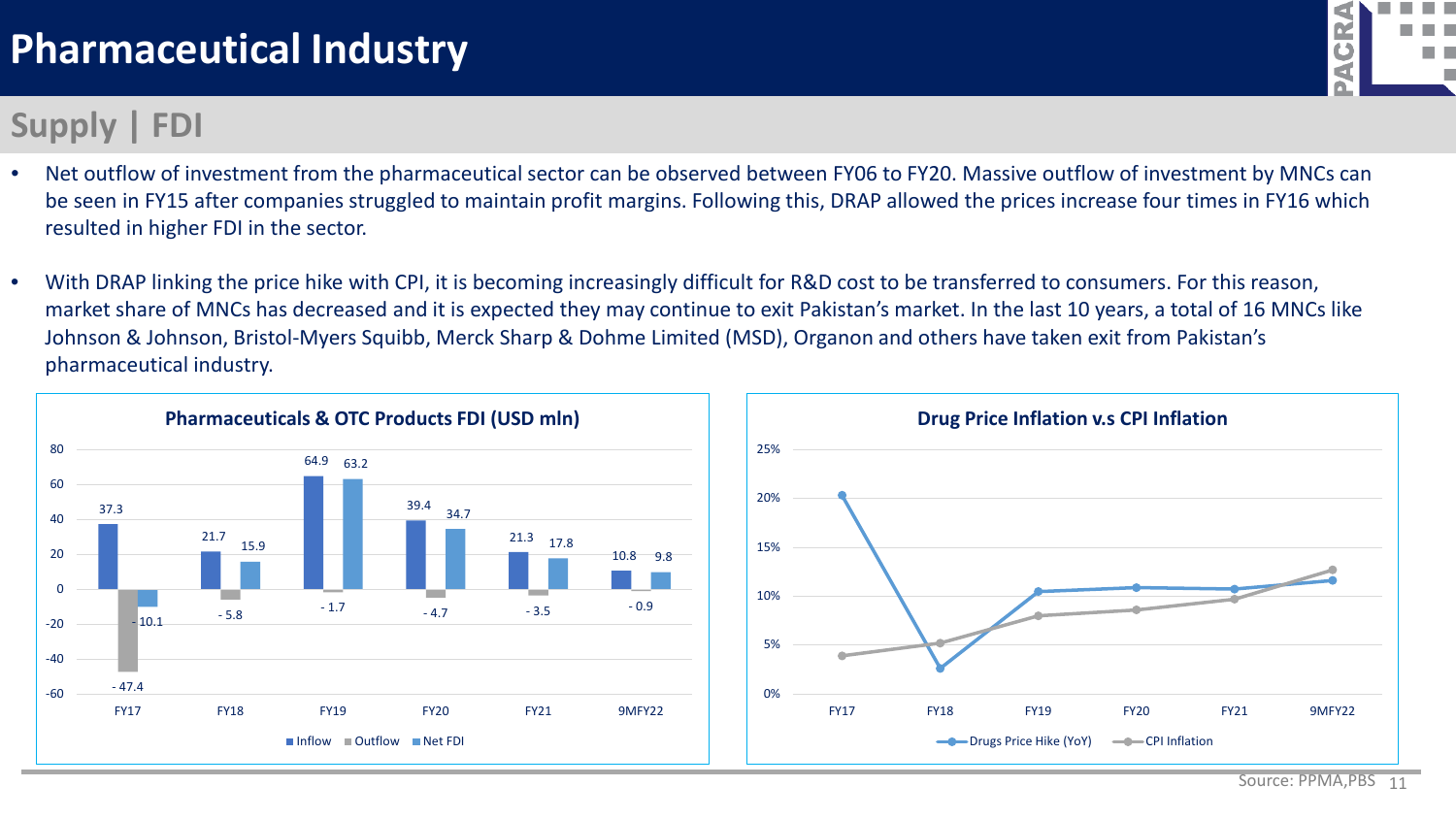#### **Business Risk**

- The pharmaceutical business relies heavily on raw material as it makes up ~65% of its cost of sales while energy cost being the lowest component accounts for ~3%; salaries and other expenses account for ~32% of the Industry's average cost of sales.
- With DRAP regulating the prices of drugs, the profits margins are sensitive to exchange rate fluctuation and changes in cost of raw material. ~95% of raw material (APIs) is imported and therefore, exposes certain risks for the Industry.
- Companies with larger concentration of non-essential and low priced drugs bear a larger impact on revenue from price changes every year, all else equal.
- In the beginning of CY22, 17% sales tax was levied on the purchase stage of raw material therefore, sector margins have come under greater pressure.
- As the tax is only refundable on the supply of finished pharmaceutical products; therefor working capital requirements have increased, because it takes 1-2 years for full consumption of raw materials on the manufacturer's end.







Note: Calculations based on PACRA rated and selected PSX listed companies.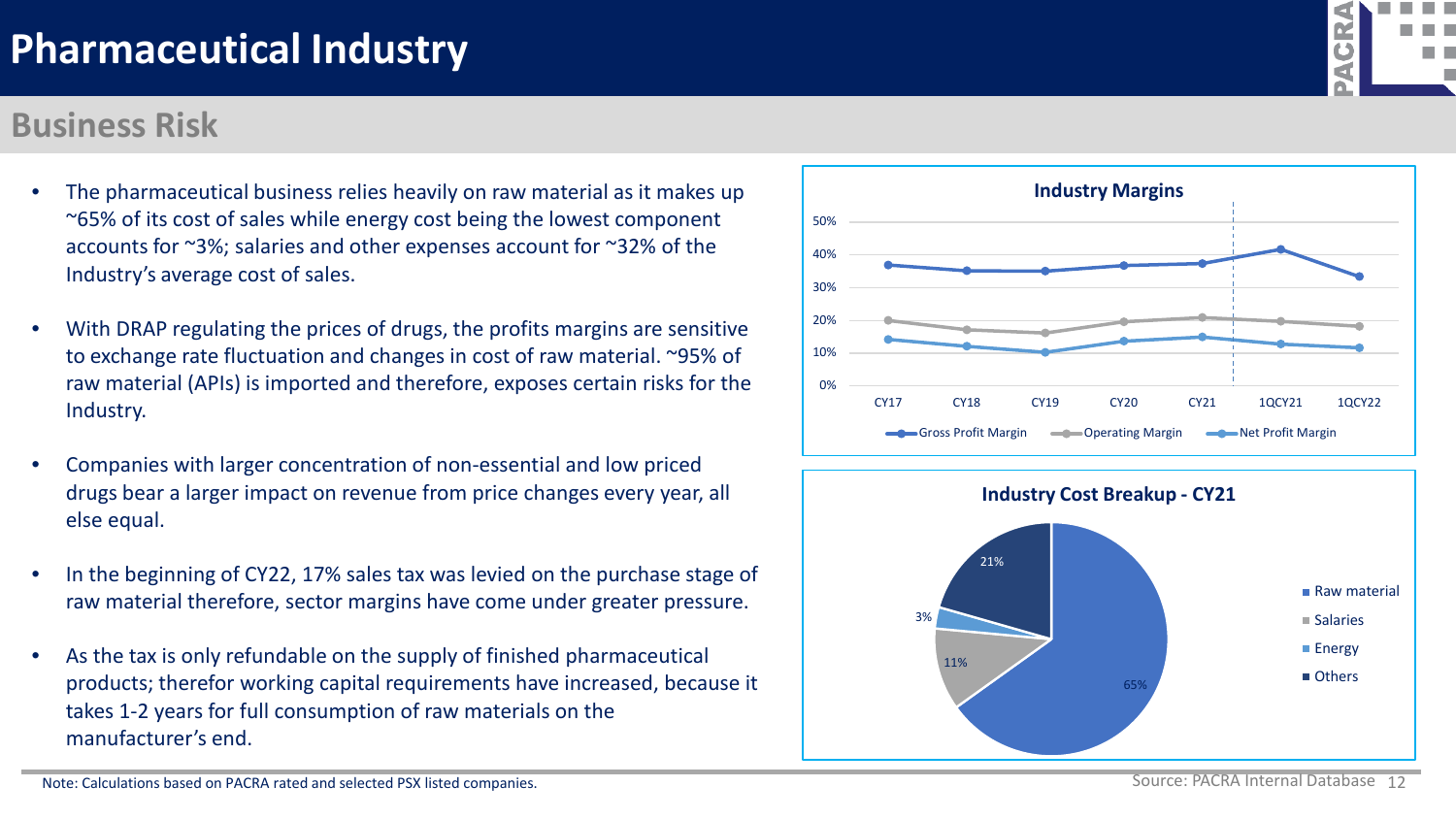

#### **Financial Risk-Working Capital**

- The sector's working capital structure is characterized by high inventory days. However, in 1QCY22 the working capital days of the industry reduced to ~74 days (1QCY21: ~95 days).
- Average cash conversion cycle of the sector is ~83 days. Working capital cycle reduced during 1QCY22, mainly due to higher revenue and inventory offtake.

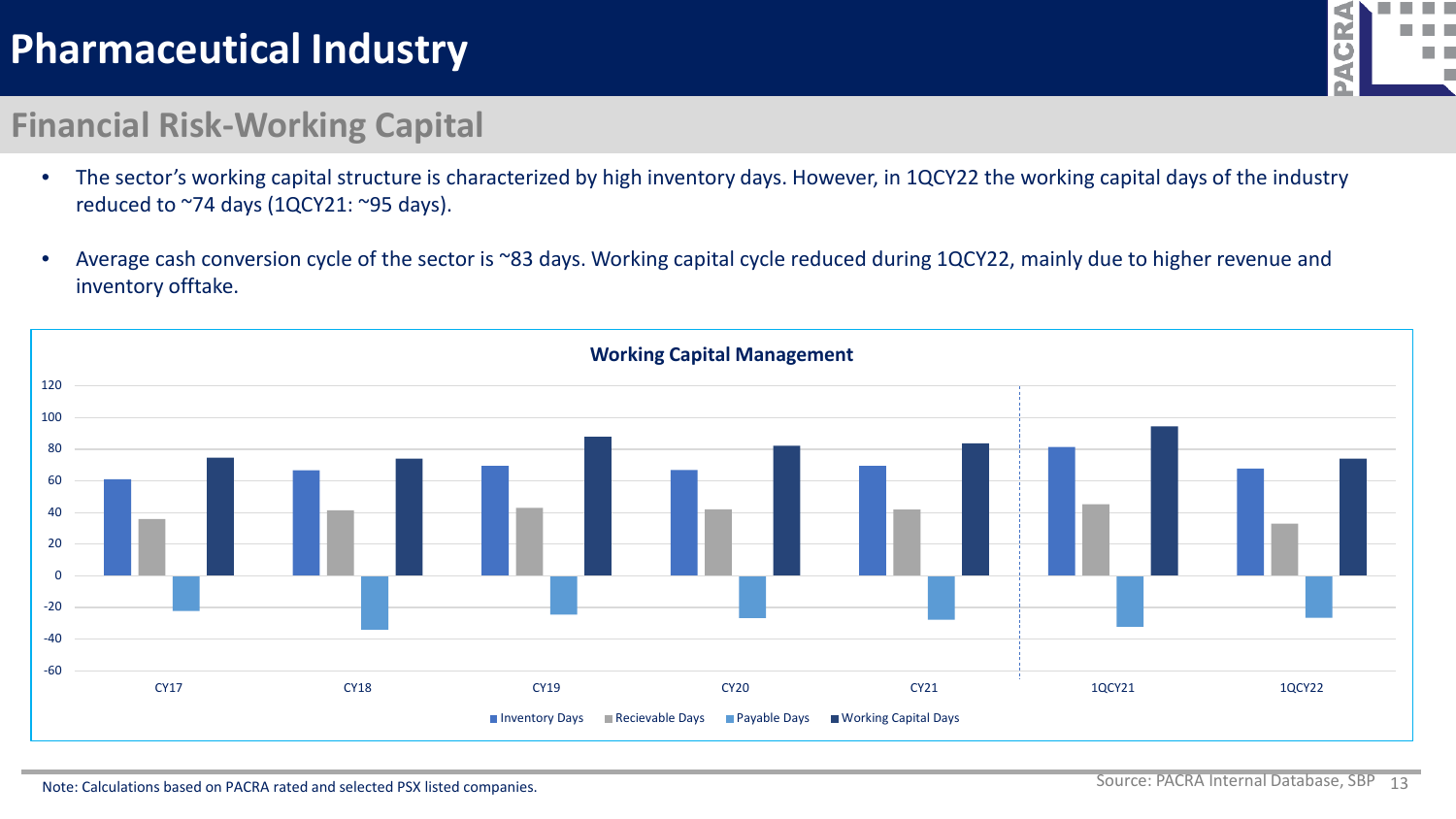## **Financial Risk-Borrowings**

- As of March'22 sector borrowings stood at PKR~83,193mln (March'21: PKR~80,741mln) posting a growth of ~3% YoY.
- As the industry is highly reliant on imported inventory; short term loans held the largest portion of ~52% in the borrowing mix and stood at PKR~42,935mln recording a growth of ~9% YoY.
- Long term financing held the second largest portion of  $\sim$ 29% in the borrowing mix and stood at PKR~24,521mln after decreasing by ~14% YoY.
- Discounted borrowings in terms of LTFF, TERF and EFS held a ~15% share in the borrowing mix and stood at PKR~12,322mln after posting the highest growth among all debt components of ~49% YoY.
- Import financing, which stood at PKR~2,612mln, grew by 4% YoY, and held a share of ~3% in the total borrowing mix.
- Bills Purchased and discounted stood at PKR~803mln after declining by ~63% YoY and held less than ~1% share in the total borrowings.
- As of 1QCY22, the sector's average interest cover stood at ~11x (1QCY21:  $\sim$ 12x); while sector gearing ratio stood at  $\sim$ 20% (1QCY21:  $\sim$ 23%), both indicating sound financial strength.



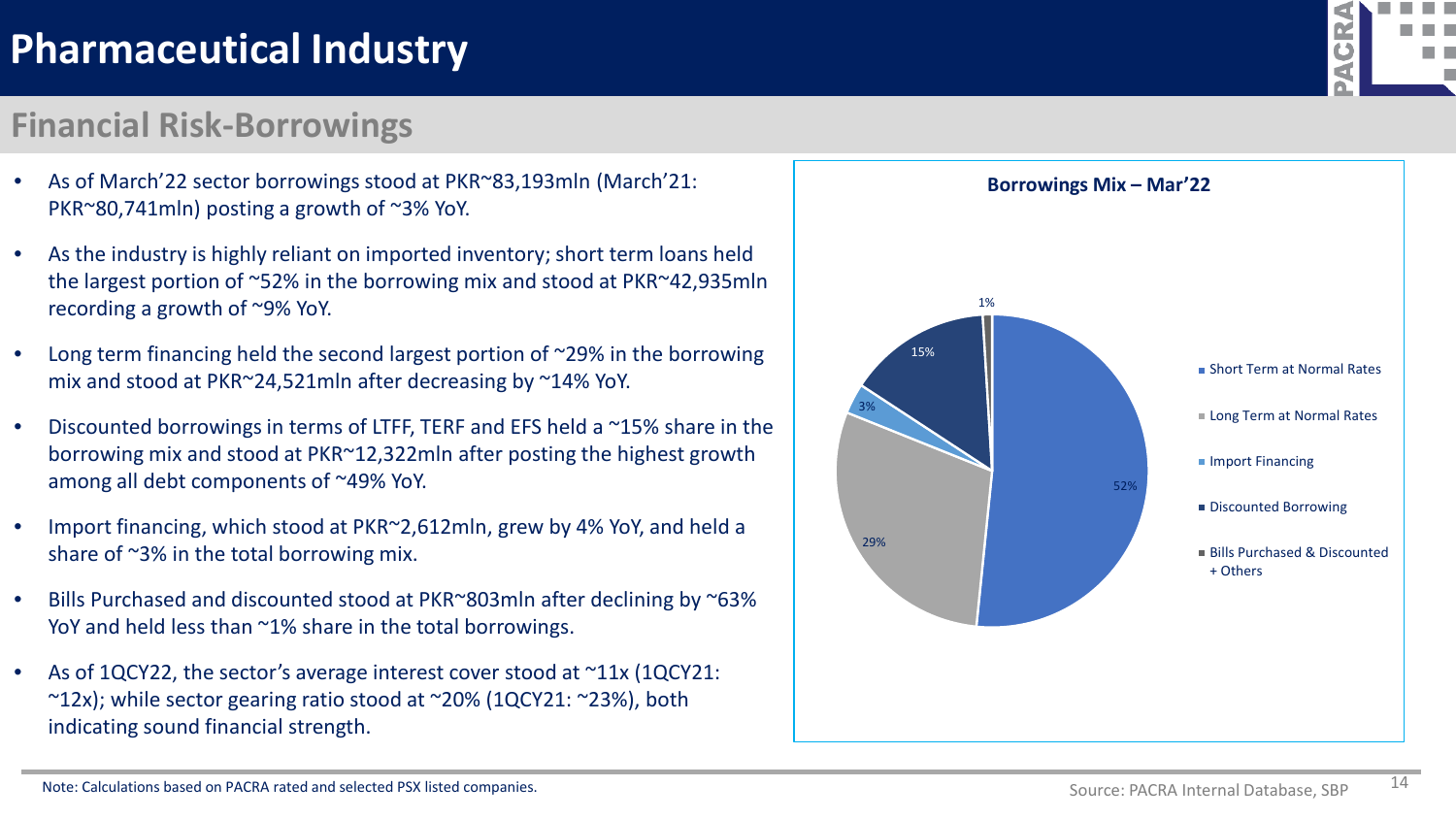#### **Rating Curve**

- PACRA rates 6 clients of the Pharmaceutical industry.
- Rating bandwidth of the sector is AA- to BBB-



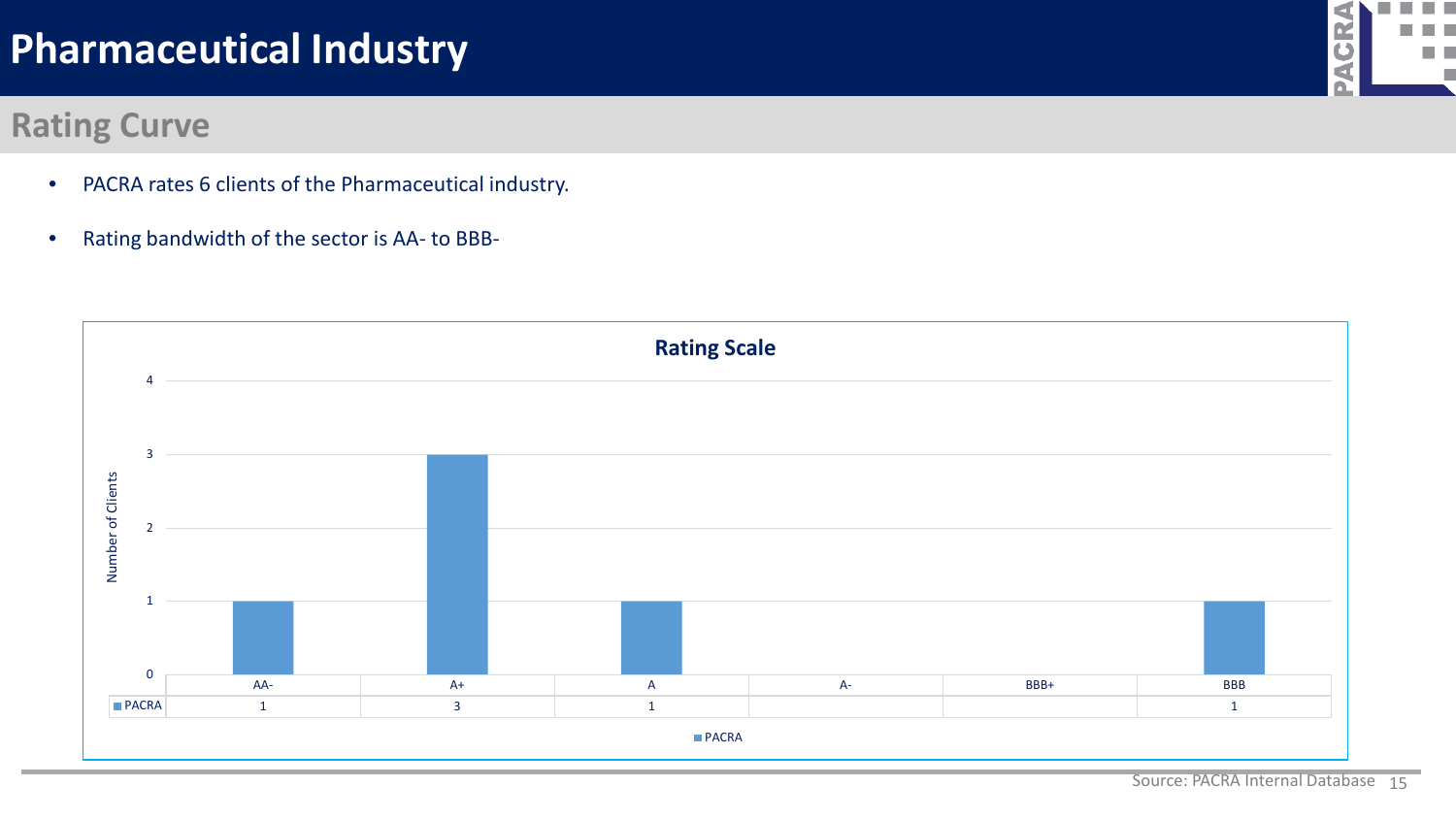#### **Duties and Taxes**



- Pakistan's SRO 567 (1) 2006 abolishes the import duty on all medicines for cancer, kidney dialysis, hepatitis and cardio vascular diseases.
- In 2022 GoP through S.R.O. 383 (1)/2022 introduced 17% sales tax on purchase of raw material.

|                   |             | <b>Custom duty</b> | <b>Sales tax</b> | Income tax  | <b>Additional Custom duty</b> |
|-------------------|-------------|--------------------|------------------|-------------|-------------------------------|
| <b>API</b>        | <b>FY21</b> | 11%-20%            | 17%              | 11%         | $2\% - 7\%$                   |
|                   | <b>FY22</b> | 0%-20%             | 17%              | 2%          | 0%                            |
|                   |             | <b>Custom duty</b> | <b>Sales tax</b> | Income tax  | <b>Additional Custom duty</b> |
| <b>Excipients</b> | <b>FY21</b> | 3%-90%             | 17%              | 11%         | 2%-7%                         |
|                   | <b>FY22</b> | 5%                 | 0%               | 2%          | 0%                            |
|                   |             | <b>Custom duty</b> | <b>Sales tax</b> | Income tax  | <b>Additional Custom duty</b> |
| <b>Drugs</b>      | <b>FY21</b> | 0%-20%             | 0%-17%           | 0%-11%      | 0%-7%                         |
|                   | <b>FY22</b> | 0%-10%             | 0%-17%           | $0\% - 2\%$ | $\boldsymbol{0}$              |
|                   |             |                    |                  |             |                               |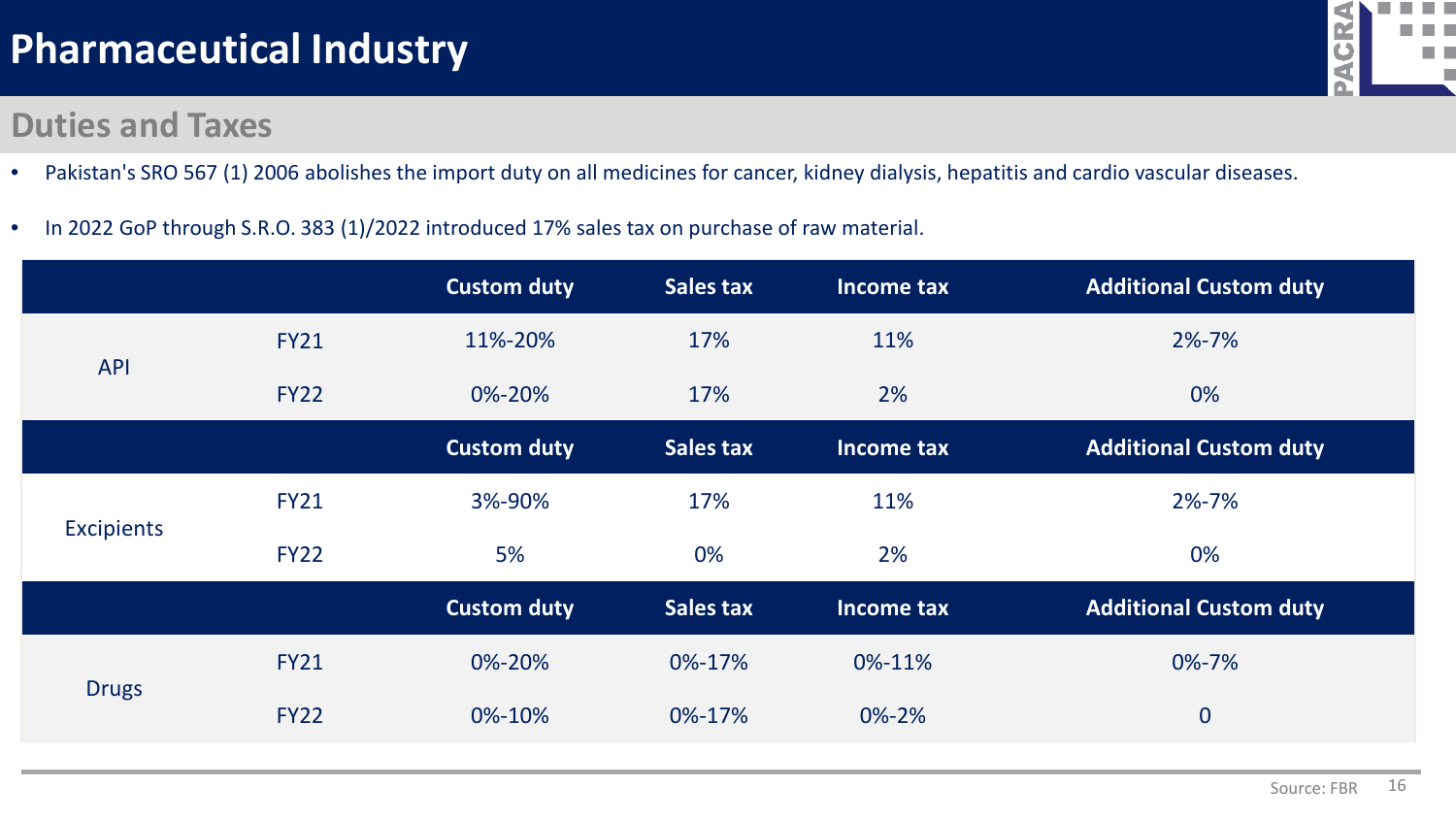#### **Regulatory Framework**

- In Pakistan, medicine licensing, manufacturing, registration, pricing, imports, and exports are dealt by the federal government, whereas distribution and sales are regulated by the respective provincial governments.
- DRAP was formed in November 2012 with enforcement of the DRAP act. DRAP functions as an autonomous body under the Ministry of National Health Services. The new organizational structure of DRAP consists of eight technical and five supportive divisions. The department of quality assurance has five field offices supported by federal drug inspectors, assistant drug controllers, and an appellate board.
- All pharmaceutical products have to be approved by DRAP and a strict quality check is kept by the regulatory department on the manufacturing process and ingredients to be used.
- Pakistan has undergone many reforms and policy changes in the past few years for ensuring the delivery of safe and efficacious medicines to the people. In Nov'18, the country acquired a full membership status to the World Health Organization's (WHO) Programme for International Drug Monitoring (WHO-PIDM). This concept was established in 1968; the main purposes include developing a pharmacovigilance system in member countries and coordination at national and international level for timely intimating on any medicine safety alerts. With full membership status, Pakistan has access to the respective WHO databases "VigiBase" and "VigiLyze" for performing signal detection and signal strengthening and for being able to access global data for evaluating national reports.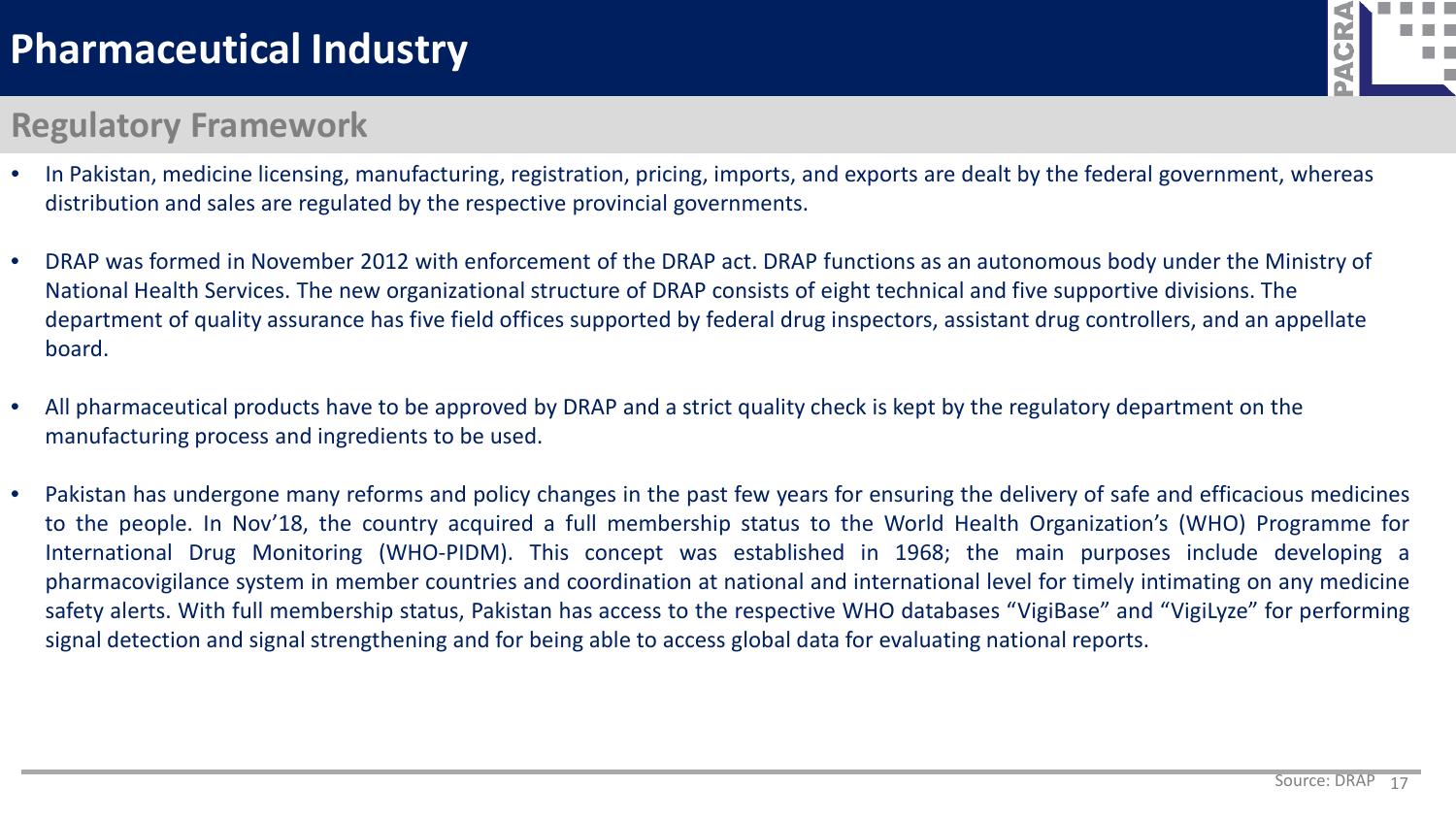

#### **Porters 5 Forces Model**

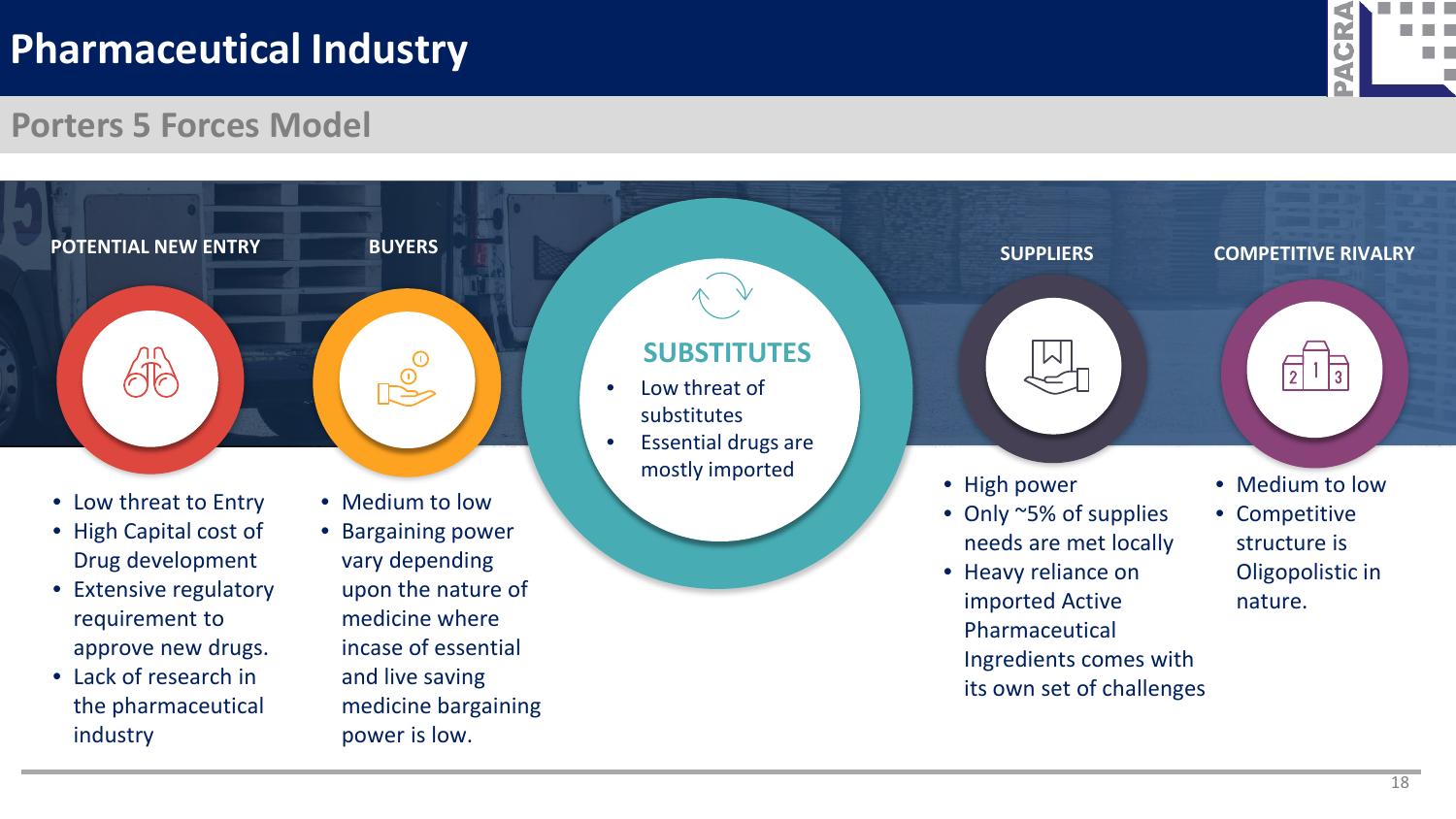## **SWOT Analysis**



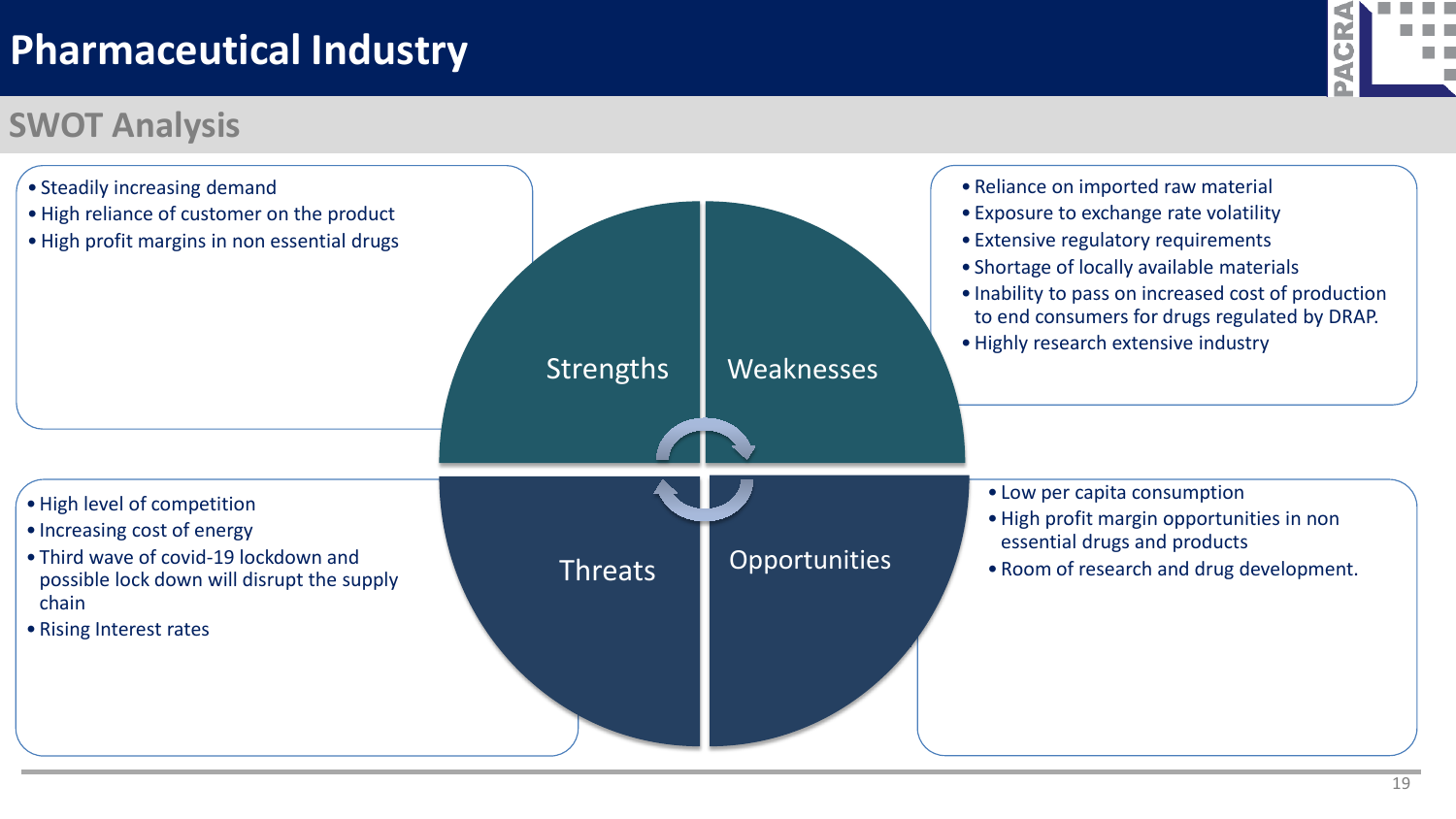#### **Outlook: Stable**



- Pharmaceutical Industry is one of the most highly regulated sectors of the economy. The companies operating in the sector require approvals from importing of products to determining/revising prices of end-product; extensive regulations are essential considering the importance of the sector in the healthcare system; moreover forward looking regulations are required to promote research and development in the country.
- The revenue of the sector has shown a robust growth in the recent period. It is further expected to grow considering the population growth rate, currently low per capita healthcare spending and increasing awareness amongst the rising middle class of the country.
- Due to strong fundamentals, the sector has managed to retain healthy margins despite unfavorable factors such as currency devaluation and rising freight costs. An almost ~24% YoY currency devaluation was witnessed in May'22 along with a ~25% increase in ocean freight rates. This could result in exerting cost push pressures on the sector margins.
- The Sector's working capital needs are driven by high inventory days. Most of the borrowed funds of the sector are utilized to finance day to day operation rather than for research and development activities, therefore growth and advancement in the sector remains laggard.
- SBP has also revised it's policy rate upwards to 13.75%; it is expected to increase the industry's finance cost by PKR~6.2bln compared to the previous year.
- During the current fiscal year, a slight decline in exports was witnessed, but since a major chunk of sector revenue is driven from the local market, demand can reasonably be expected to remain stable.